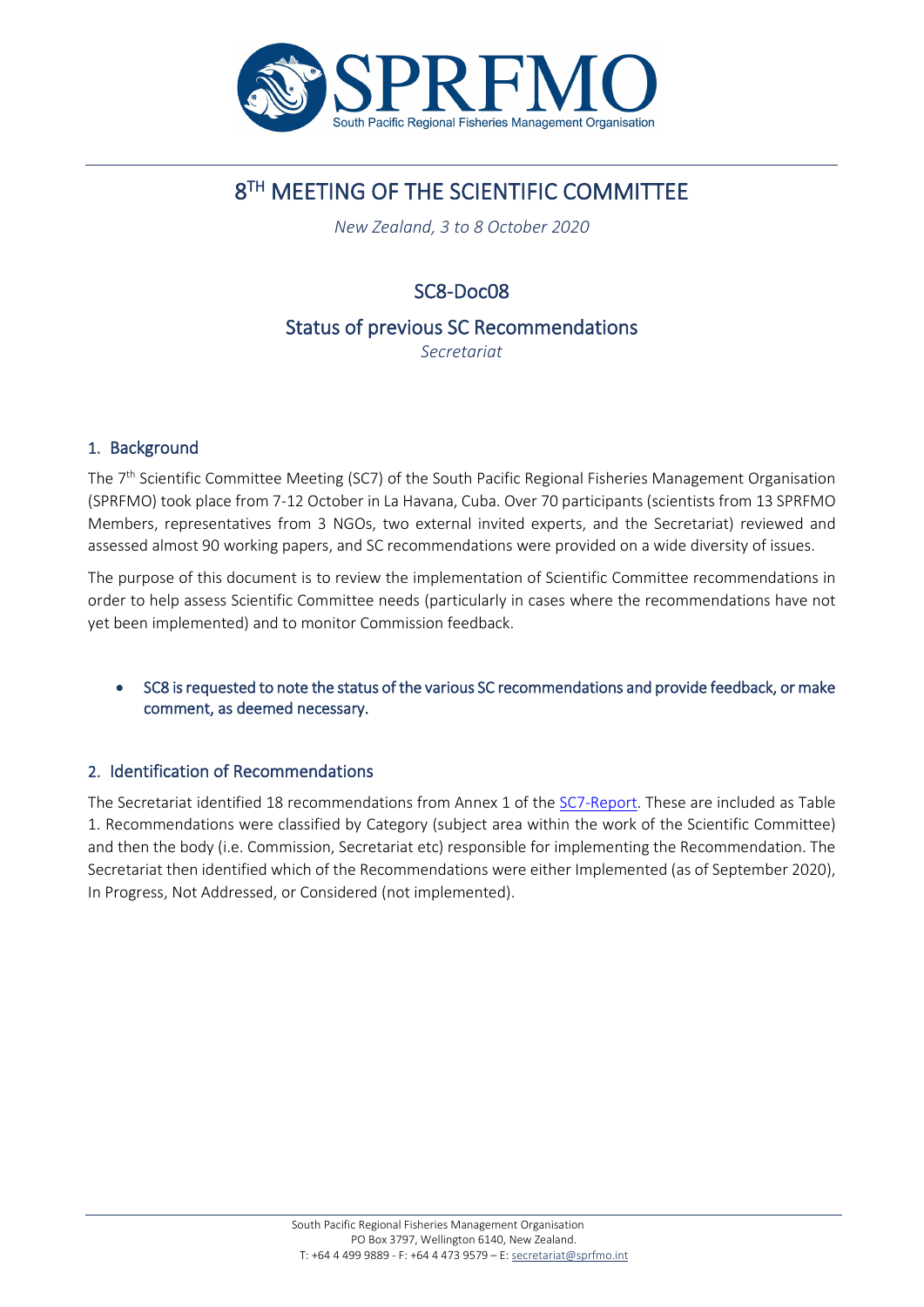

## Table 1: Status of 2019 Scientific Committee Recommendations (as of September 2020).

| Category         | Recommendation                                                                                                                                                                                                                                                                                                                                                                                                                    | Responsible<br><b>Body</b> | <b>Status</b>                  | Comment                                                                 |
|------------------|-----------------------------------------------------------------------------------------------------------------------------------------------------------------------------------------------------------------------------------------------------------------------------------------------------------------------------------------------------------------------------------------------------------------------------------|----------------------------|--------------------------------|-------------------------------------------------------------------------|
| Jack<br>mackerel | The SC recommended (SC7-Report, Section 6.1) that for future years, the haul-by-<br>haul data will continue to be made available by the Members of the offshore fleet,<br>via the SPRFMO Secretariat, for the analysis of standardised CPUE and that<br>Members work together on making historical (prior to 2008) haul-by-haul data<br>available, via the SPRFMO Secretariat, for the analysis of standardised offshore<br>CPUE. | Secretariat                | Implemented                    | CPUE data provided by<br>Secretariat, August 2020                       |
| Jack<br>mackerel | The SC recommended (SC7-Report, Section 6.4) that an MSE Working Group be set<br>up to progress the project prior to COMM 8 and that a Task Group be established<br>by COMM 8 which includes Members of the SC and the Commission to progress the<br>MSE for Jack Mackerel in 2020.                                                                                                                                               | Commission                 | Considered, not<br>implemented | On SC Multi-Annual Plan,<br>proposed workshop<br>between CTC8 and COMM9 |
| Jack<br>mackerel | In line with the accepted rebuilding plan ("Adjusted Annex K") and because the Jack<br>mackerel biomass is estimated to be above BMSY, the SC recommended (SC7-<br>Report Section 6.6) a 15% increase in 2020 catches throughout the range of Jack<br>mackerel resulting in a total catch limit at or below 680 thousand tonnes.                                                                                                  | Commission                 | Implemented                    | Paragraph 5 CMM 01-2020<br>(Trachurus murphyi)                          |
| Deepwater        | Identification guides and identification protocols for sharks and rays available from<br>Members be collated and made available to fishers active in the SPRFMO Area (SC7-<br>Report Section 5.2).                                                                                                                                                                                                                                | Members                    | In progress                    | Paragraph 26 of COMM8-<br>report (Chile)                                |
| Deepwater        | Where observers are on board, biological data, including length, sex, number of<br>eggs/pups, and life status (i.e. condition) if discarded (e.g. alive-vigorous, alive-signs<br>of life and dead) are collected for sharks through updates to CMM 02-2018 (SC7-<br>Report Section 5.2).                                                                                                                                          | Commission                 | Implemented                    | Annex 7 of CMM 02-2020                                                  |
| Deepwater        | Sharks should be identified to the lowest taxonomic level possible, preferably to the<br>species level (SC7-Report Section 5.2).                                                                                                                                                                                                                                                                                                  | Commission                 | Implemented                    | Annex 7 of CMM 02-2020                                                  |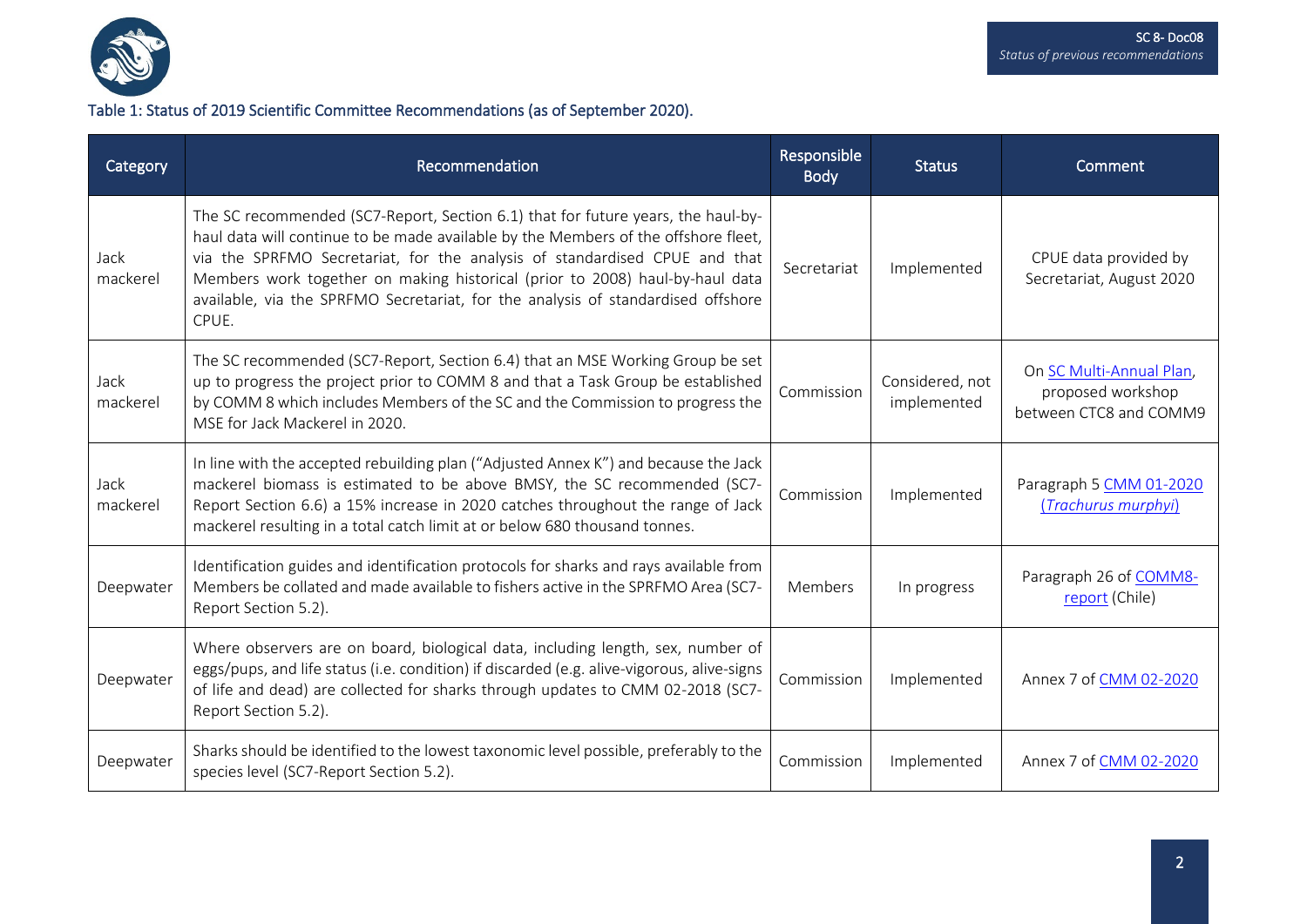

| Category  | Recommendation                                                                                                                                                                                                                                                                                                                                                                                                                                                                                                                                                           | Responsible<br><b>Body</b> | <b>Status</b> | Comment                                                                         |
|-----------|--------------------------------------------------------------------------------------------------------------------------------------------------------------------------------------------------------------------------------------------------------------------------------------------------------------------------------------------------------------------------------------------------------------------------------------------------------------------------------------------------------------------------------------------------------------------------|----------------------------|---------------|---------------------------------------------------------------------------------|
| Deepwater | That ERA assessments be repeated at least every five years and/or if there are<br>substantial changes in the characteristics of SPRFMO bottom fisheries, and that this<br>is reflected in the SPRFMO SC workplan. Such assessments could be expanded to<br>include all SPRFMO fisheries (SC7-Report Section 5.2)                                                                                                                                                                                                                                                         | <b>SC</b>                  | In progress   | On SC Multi-Annual Plan                                                         |
| Deepwater | The current catch limit of 1,140 t per year for Louisville Ridge is maintained for 2020-<br>2022 (SC7-Report Section 5.3).                                                                                                                                                                                                                                                                                                                                                                                                                                               | Commission                 | Implemented   | Paragraph 5 CMM 03a-2020                                                        |
| Deepwater | A catch limit for Westpac Bank could sustainably be set at a level up to 306 t, but<br>that a catch limit of 258 t would represent a suitably precautionary approach given<br>uncertainties in the stock assessment, in particular with regards to potential<br>recruitment, and would also be consistent with the assumption that 12.5% of the<br>Southwest challenger stock biomass occurs in the Westpac Bank area and that the<br>catch limit be proportional to the total catch limit for the stock in accordance with<br>this assumption (SC7-Report Section 5.3). | Commission                 | Implemented   | Paragraph 9 CMM 03a-2020                                                        |
| Deepwater | Consistent with the multi-annual workplan, a stock assessment for the northwest<br>Challenger Plateau be developed as a priority in 2020 for review by SC8 and, as time<br>and resources permit, for the Lord Howe Rise (SC7-Report Section 5.3).                                                                                                                                                                                                                                                                                                                        | <b>SC</b>                  | In Progress   | On SC Multi-Annual Plan                                                         |
| Deepwater | The SC recommended (SC7-Report Section 5.4) that, when the Commission reviews<br>CMM 03-2019 in 2021, the list of VME indicator taxa should be revised                                                                                                                                                                                                                                                                                                                                                                                                                   | Commission                 | In Progress   | On SC Multi-Annual Plan                                                         |
| Deepwater | The SC recommended (SC7-Report Section 5.5) to the Commission that the revised<br>BFIAS at Annex A of SC07- DW19 be adopted for any relevant BFIA processes<br>undertaken in accordance with CMM 03-2019 and CMM 13-2019.                                                                                                                                                                                                                                                                                                                                                | Commission                 | Not Addressed | This recommendation was<br>not included in the 2020<br>revision of CMM 03-2020  |
| Deepwater | The SC recommends (SC7-Report Section 10.2) that the SPRFMO Commission<br>extend the expiry date of CMM 14b-2019 to 2022, aligning the CMM to the start of<br>fisheries operations.                                                                                                                                                                                                                                                                                                                                                                                      | Commission                 | Not Addressed | This recommendation was<br>not included in the 2020<br>revision of CMM 14b-2020 |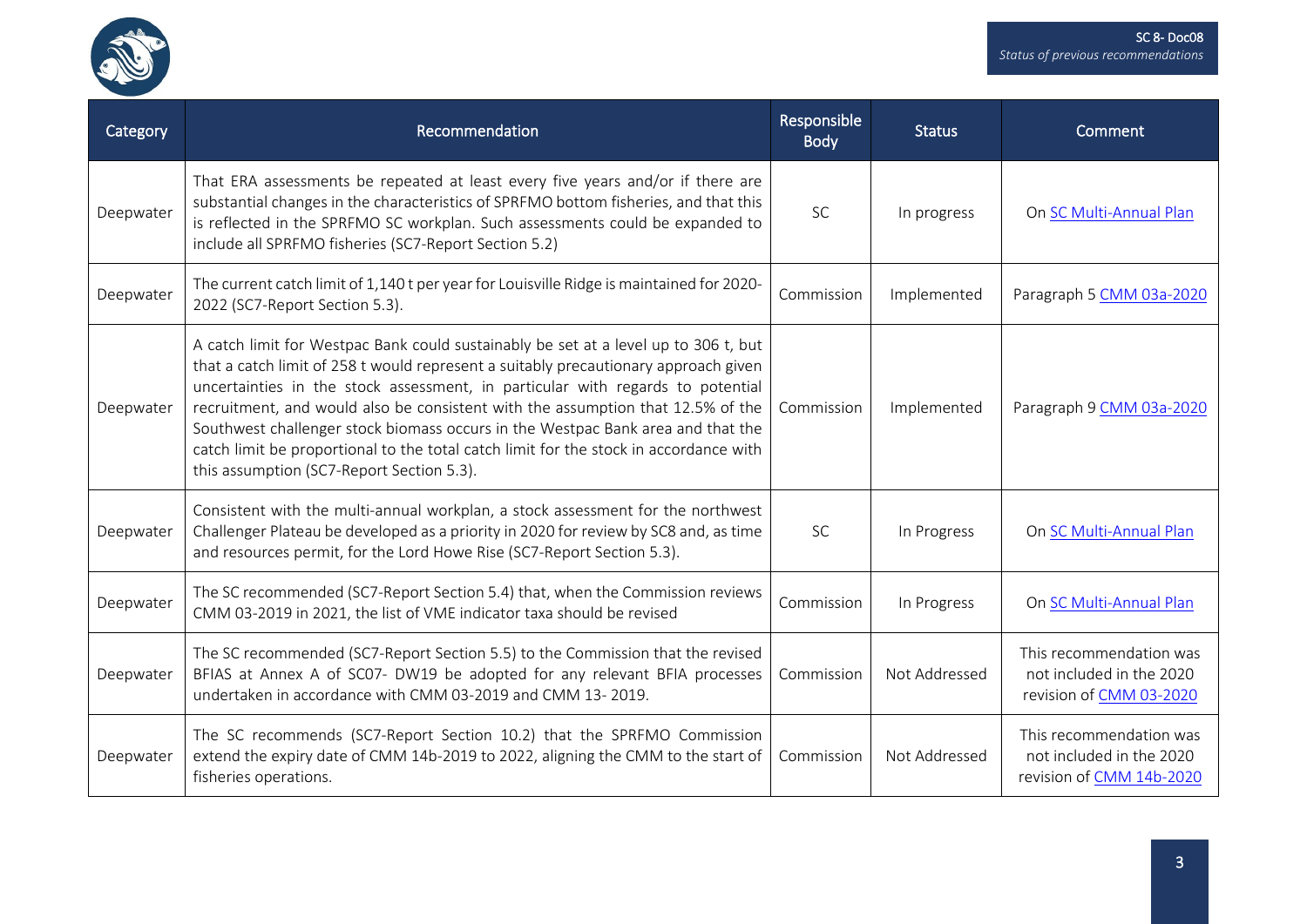

| Category | Recommendation                                                                                                                                                                                                                                                                                                                                                                                                                                                                                                                                                                                                                                                 | Responsible<br>Body | <b>Status</b> | Comment                                                               |
|----------|----------------------------------------------------------------------------------------------------------------------------------------------------------------------------------------------------------------------------------------------------------------------------------------------------------------------------------------------------------------------------------------------------------------------------------------------------------------------------------------------------------------------------------------------------------------------------------------------------------------------------------------------------------------|---------------------|---------------|-----------------------------------------------------------------------|
| Squid    | The SC noted that the workshop participants supported a future CMM including<br>data gathering and reporting for the jumbo flying squid fishery with several possible<br>management approaches including catch limits, fishing efforts limits and temporal<br>and spatial closures being discussed, however, there was no agreement on common<br>elements for an appropriate CMM to be developed at this stage and recommends<br>(SC7-Report Section 4.3) the Commission to consider the current situation on CMM<br>discussion from the squid working group and allow adequate time to develop the<br>elements of the CMM for the Jumbo flying squid fishery. | Commission          | Implemented   | CMM 18-2020 (Squid),<br>SC Multi-Annual Plan                          |
| Squid    | The SC recommended (SC7-Report, Section 7.7) that the minimum number of at-<br>sea full-time observers is 5 per Member or implement observer coverage in the<br>range of 5-15% for a period of 3 years.                                                                                                                                                                                                                                                                                                                                                                                                                                                        | Commission          | Implemented   | CMM 18-2020 (Squid)                                                   |
| Squid    | The SC recommended (SC7-Report, Section 12.4) considering the offer made by<br>CALAMASUR to co-host a workshop on Squid.                                                                                                                                                                                                                                                                                                                                                                                                                                                                                                                                       | Commission          | Implemented   | On SC Multi-Annual Plan, but<br>recently cancelled due to<br>Pandemic |
| Other    | The SC recommends (SC7-Report Section 4.3) the Commission to consider<br>mechanisms to harmonise coordination of data collection in observer programmes<br>within the Memorandums of Understanding with relevant regional and/or sub-<br>regional bodies                                                                                                                                                                                                                                                                                                                                                                                                       | Commission          | Implemented   | Memoranda of<br>Understanding with IATTC<br>and WCPFC                 |
| Other    | The SC recommended (SC7-Report, Section 9.3) that VMS data for scientific<br>purposes should require the Permission of the Member or CNCP and that the review<br>of CMM 06-2018 (Commission VMS) considers the input of SC7 so VMS data may<br>also be used by the SC for analysis to support specific scientific advice requested by<br>the Commission.                                                                                                                                                                                                                                                                                                       | Commission          | Implemented   | Template for SC VMS<br>requests adopted by<br>Commission              |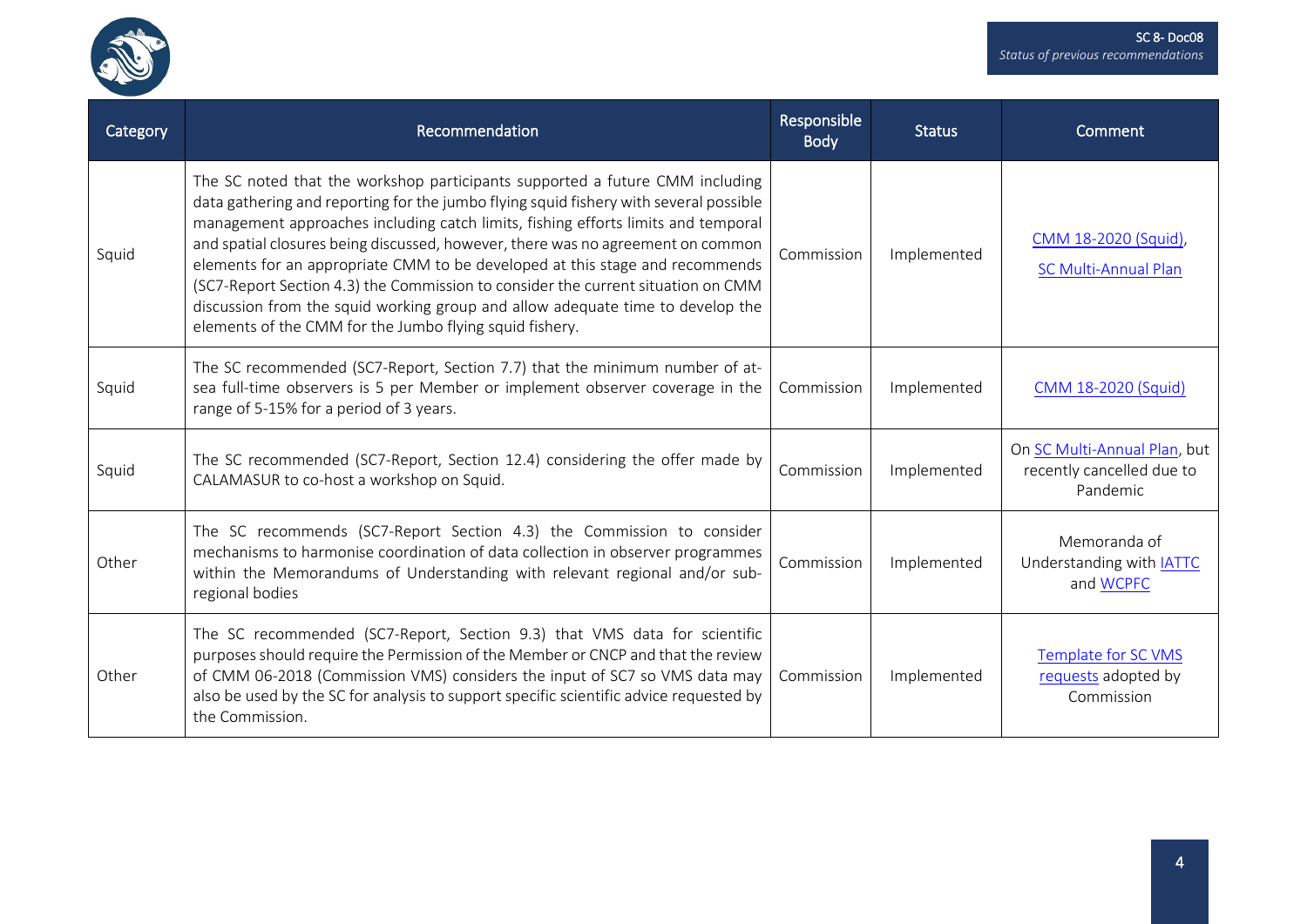

#### 3. Progress on 2019 recommendations

Of the eighteen recommendations, the Commission was the responsible body for fourteen, with the Scientific Committee two, and one recommendation each for the Secretariat and Members. Eleven of the recommendations have already been implemented, four are in progress, two have not been addressed and one was considered by Commission but not implemented.

Three of the recommendations that are in progress are on th[e SC Multi-Annual Plan](https://www.sprfmo.int/assets/0-2020-Annual-Meeting/Reports/Annex-8a-Scientific-Committee-Multi-Annual-Workplan.pdf) that will be considered at SC8 with the remainder being a recommendation for Members to address.

The two recommendations that were not addressed are:

- 1. that the revised BFIAS at annex A of SC07- DW19 be adopted for any relevant BFIA processes undertaken in accordance with CMM 03-2019 and CMM 13- 2019 – although CMM 03 was updated in 2020, the old BFIAS from 2011 is still referred to.
- 2. the SPRFMO Commission extend the expiry date of CMM 14b-2019 to 2022, aligning the CMM to the start of fisheries operations – although CMM 14b was updated in 2020 the expiry date is still September 2021, although a fishery for the fishing year July 1 2021 to 30 June 2022 is referred to in Paragraph 31.

In addition the Commission considered the idea "that a Task Group be established by COMM 8 which includes Members of the SC and the Commission to progress the MSE for Jack Mackerel in 2020" but instead decided to progress the MSE with a workshop with Managers and Scientists to be on the day between CTC8 and COMM9 in February 2021.



Figure 1 summarises the status of the 18 (2019) Recommendations of the Scientific Committee.

Figure 1: Status of 2019 Recommendations (SC7).